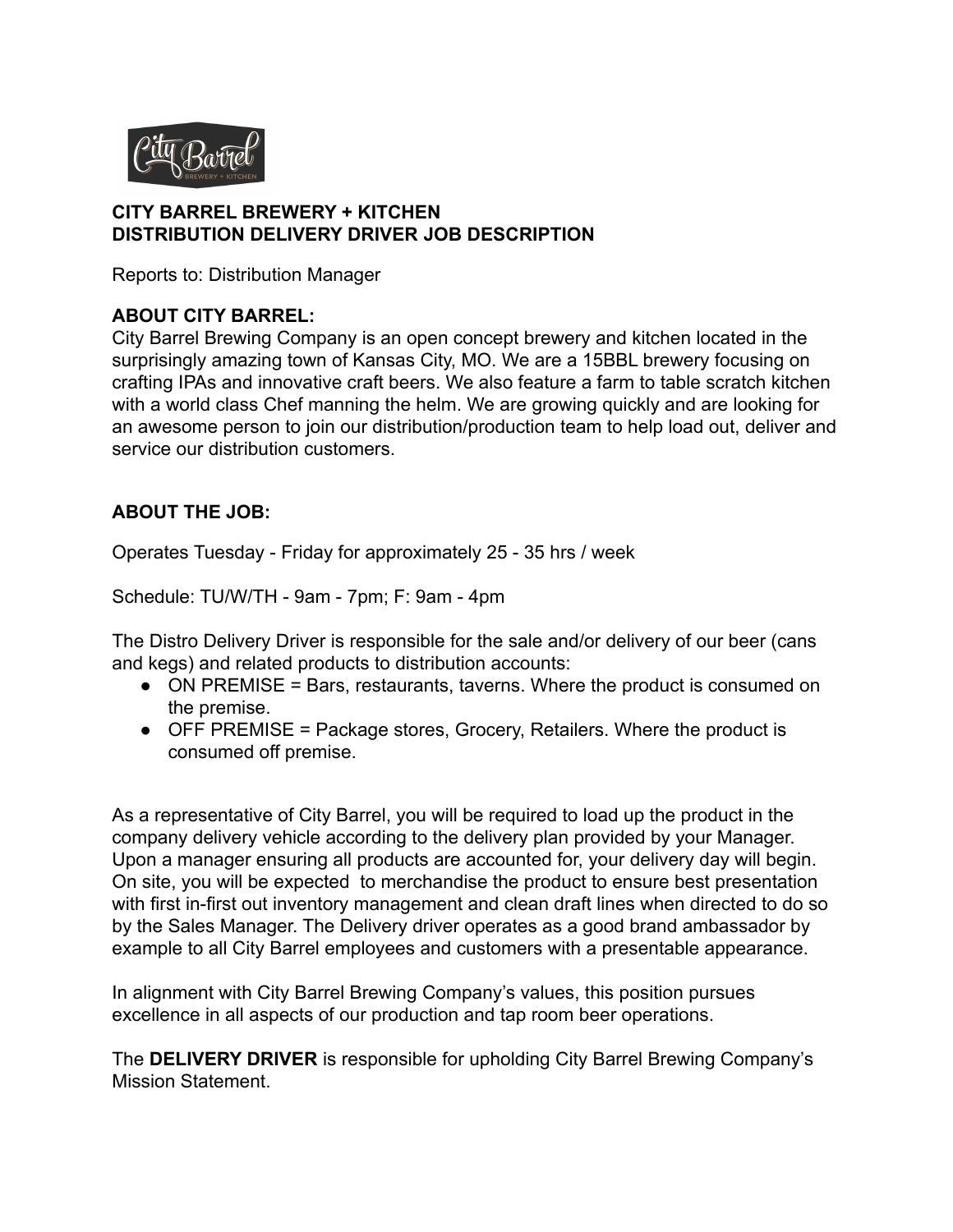*City Barrel Mission Statement: To profitably deliver the highest quality hoppy, wild, and sour beers and cultivate extraordinary experiences.*

## **CITY BARREL CORE VALUES**

- Own it
- Do your best, and next time do it better
- Create knowledge through friendly education
- Be excellent to each other
- Innovation through collaboration

### **RESPONSIBILITIES DISTRO DELIVERY DRIVER**

- Visit & call customer accounts weekly to gather orders.

- Place customer orders in Self Distro Delivery spreadsheet

- Visit & call potential customers to convince them to buy City Barrel distributed products

- Carry & distribute sales materials & samples to existing and potential customer accounts.

- Be available to answer calls, emails, texts, & questions about products for sale from customers and City Barrel Managers

- Perform Samplings for On Premise, Off Premise, & Festivals as needed/scheduled
- Operate delivery vehicle and deliver cases of canned beer and kegs
- Interact with customers in a professional manor and represent the brand as best as possible

- Deliver products within assigned accounts (supermarkets, bars, restaurants, and liquor stores) in a professional and courteous manner.

- Accurately inventory, inspect, and deliver invoiced products to customers.
- Must be attentive to code dates and rotate stock accordingly.

- Accurately merchandise and rotate all City Barrel distributed products in each account including cold shelf, warm shelf, floor displays and back stock.

- Responsible for executing invoices, obtaining payment when necessary, and all related paperwork.

- Provide exemplary customer service at every opportunity.

- Communicating regularly and clearly with all members of the team, as well as customers.

- Will be required to safely lift and move inventory weighing anywhere from 35lbs-175lbs.

- Must be knowledgeable or willing to learn about draft systems in order to troubleshoot on site.

- Absorb and carry out instruction and direction via all forms of communication.
- Utilize multiple forms of technology to check in/out deliveries.

- Live every one of City Barrel's five core values.

#### **KNOWLEDGE, SKILLS & ABILITIES**

- Industry education preferred (not required)
- Clean driving record
- Proven brewery knowledge including chemistry & biology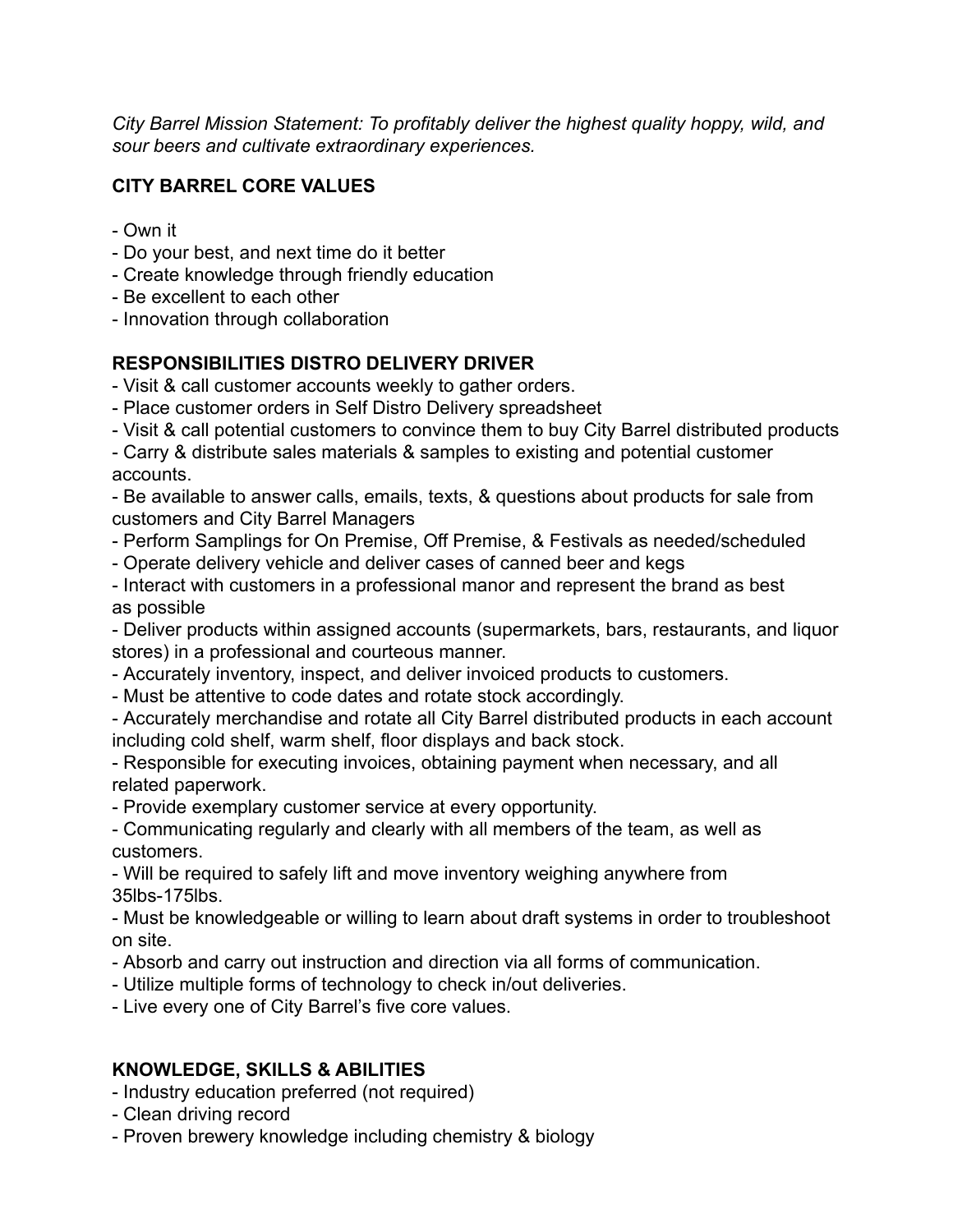- Strong problem solving skills and mechanical & electrical troubleshooting skills

- Self-motivation as well as ability to work efficiently as part of team

- Adherence to workplace safety procedures and ability to work in confined spaces and strong knowledge of brewery hazards

- Ability to execute and manage details for multiple projects while maintaining alignment with and focus on company level strategy and goals

- Proficient written and verbal communication skills

- Basic computer knowledge, specifically with Google Suite – Gmail, Docs, Drive, Calendar and the ability to effectively use scheduling and budget systems

- Ability to learn and use Ekos brewing software through video training and hands on practice.

- Demonstrate attention to detail, with the ability to effectively manage multiple priorities and apply appropriate judgment in a fast paced environment

- Ability to motivate those around to work as a team to ensure production goals are met.

- Ability to effectively respond to feedback from customers, peers, employees and management

- Ability to consistently maintain professionalism, collaboration, and self-motivation

- Ability to perform brewing and inventory operations on Ekos

#### **WORK ENVIRONMENT**

- Duties are performed in both indoor and outdoor settings, with work often taking place in the elements in all four seasons

- Occasionally exposed to wet, cold and/or humid conditions; outside weather conditions; extreme cold; extreme heat and risk of electrical shock.

- The noise level in the work environment is usually moderate to loud

#### **PHYSICAL DEMANDS**

- Must be able to lift and safely handle 65 pounds without assistance and maneuver 170 pounds safely with proper body mechanics

- Ability to stand for long periods of time and reach with hands and arms, stoop, crouch, bend, twist.

- Ability to work near moving mechanical parts safely

- Ability to work in conditions that are wet, humid, hot, cold, loud, and with risk of electrical shock

- Move large quantities of food products with carts, dollies, hand trucks, and other moving equipment

- Ladder climbing, bending, twisting, reaching, pushing, pulling, and performing repetitive motions

- Specific vision abilities required by this job include close vision, distance vision, color vision, peripheral vision, depth perception and ability to adjust focus in various levels of lighting

- Ability to wear and furnish personal protective equipment for personal use including eyewear, non-slip footwear, hearing protection and others as required.

# **ADDITIONAL REQUIREMENTS TO CONSIDER**